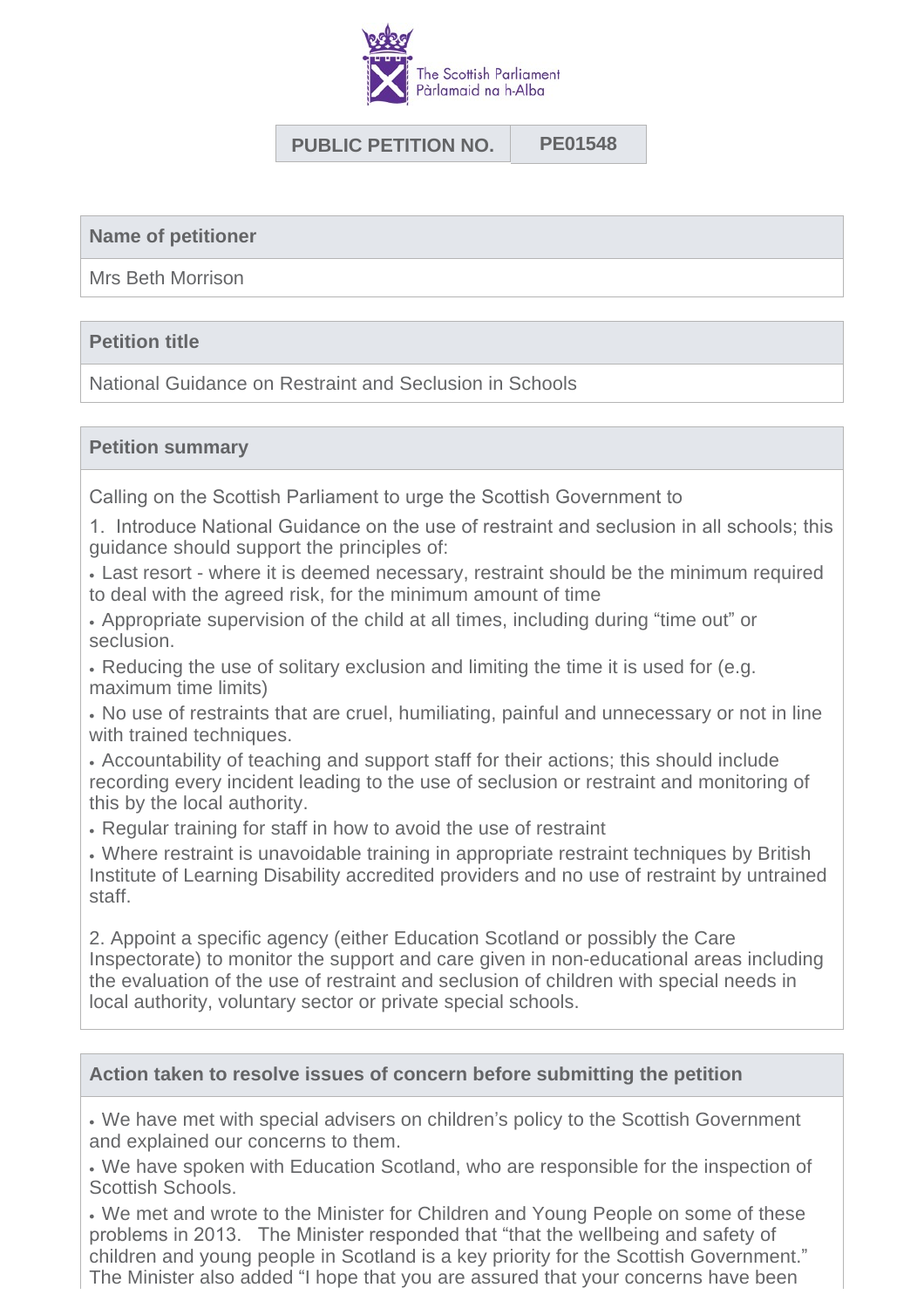## **Petition background information**

No national guidance on the use of seclusion and restraint for children in local authority day schools exists in Scotland. Such policies exist for some other groups of young people. For example, a policy exists for looked after children in the care of local authorities; however there currently is no government policy that provides protection for children with special needs who attend local authority education or care facilities on a daily basis.

This is a particularly acute problem for children with complex additional support needs who may attend either special or mainstream schools. A number of them have communicative behaviours that are unfamiliar to staff and without clear guidance then an inappropriate response may occur.

Over the last 4 years, some parents in Scotland have become increasing concerned at what appears to be the inappropriate use of physical and other forms of restraint techniques at special schools attended by their children. Incidents have been reported in a number of areas.

Such incidents include prone restraint, inappropriate wheelchair restraint, and children being kept in seclusion with no monitoring of the length of time they spend alone / no risk assessment done of the effect this might have on them. On some occasions this is alleged to have resulted in injury and considerable distress for the children and young people involved in the incidents.

Some of these incidents have been the subject of the investigation by the police. There have been both internal reports by Dundee City Council and a further commissioned independent report by Alistair F Marquis, MBE, BA, MEd, DipCollEd, FCollP i

These confirmed that a number of "the injuries sustained had been caused as a result of the restraint techniques used."

Parents report that serious problems can occur in local authority schools that operate without such national guidance.

Lack of a clear and appropriate guidance prevents a consistent approach to recording and dealing with such incidents appropriately. It would appear that currently local authorities are under no obligation to have such a policy and currently there is no national guidance on how local councils should design such policies.

The emphasis in responding to behaviours that challenge must always be on prevention where appropriate based on a functional assessment that informs an active support plan delivered by adequately trained staff reflecting an underlying whole school approach. Physical restraint should always be the last resort to clearly define and identify best practice in the use of restraint, time out and seclusion with specific reference to schools. If this is not the case then it may be that local authorities who do not have adequate policies in place are breaching the government's statutory duties under human rights legislation to promote and protect children and children with disabilities human rights.

The United Nations United Nations' Convention on the Rights of Persons with Disabilities (2006) requires that states (Article 16) ensure "guaranteed freedom from torture and from cruel, inhumane or degrading treatment or punishment" (Article 15). If adequate policies and guidance are not in place in many Scottish Schools regarding whether staff can touch children, when such touch may constitute restraint and when such restraint may be required in order to exercise their duty of care or conversely constitute abuse then this would appear to represent a failure to guarantee such rights.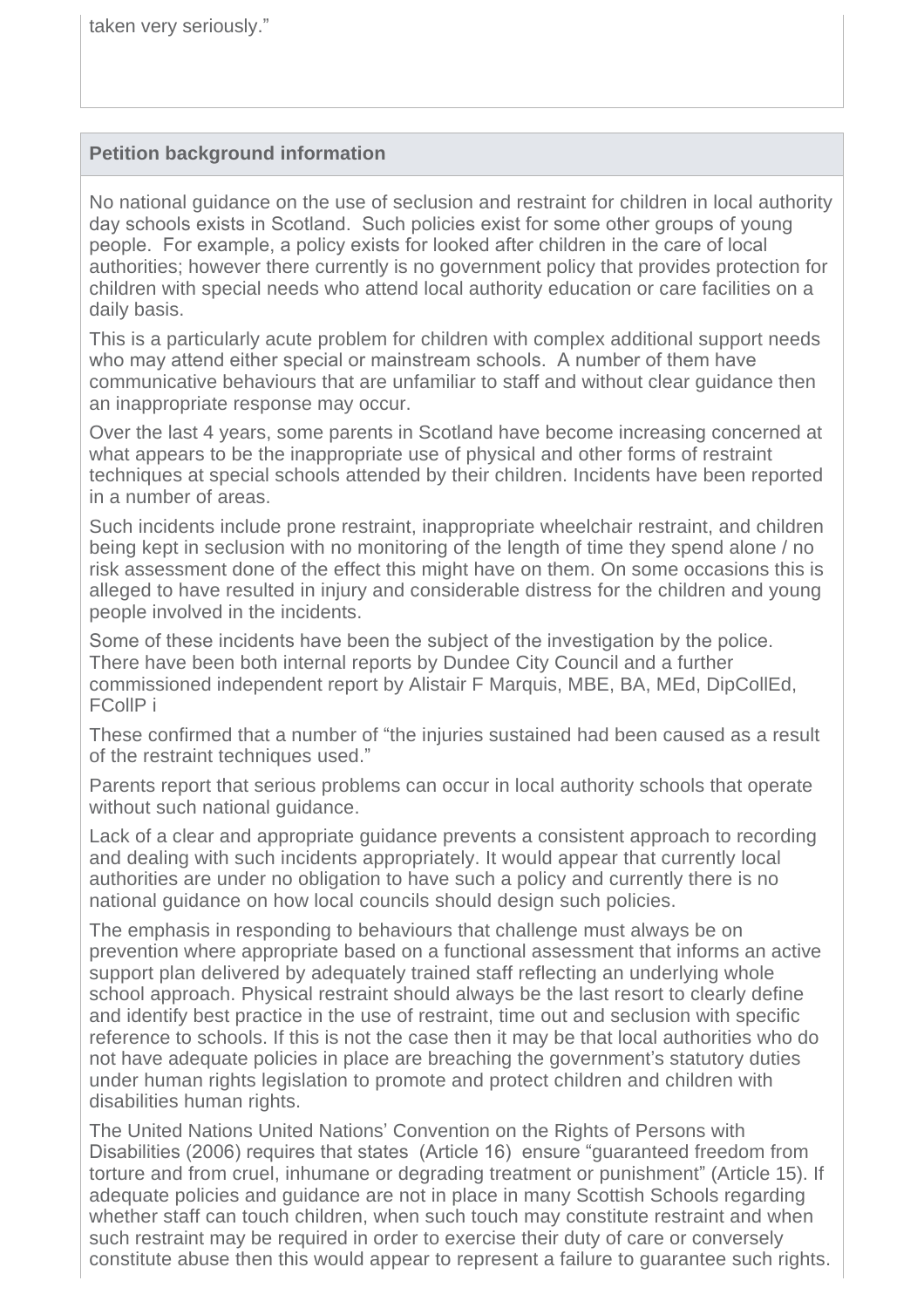This example highlights the urgent need for national guidance on the appropriate use of seclusion and restraint in schools as well as robust recording procedures and regular staff training.

ENABLE Scotland's position statement on the appropriate use of restraint and seclusion in schools could be a starting point for the development of new national guidance, along with the existing guidance ii for the appropriate use of restraint with looked after children in the care of local authorities and Mental Welfare Commission guidance iii on the appropriate use of restraint with adults with mental illness, learning disability and related conditions.

The British Institute of Learning Disability also has guidance available "BILD Code of Practice for minimising the use of restrictive physical interventions: planning, developing and delivering training." However like all the other guidance and statements above, it is not mandatory.

We are calling on the Scottish Government to address this policy gap as a matter of urgency to ensure the safety and wellbeing of all school children.

However to be effective guidance must be monitored and there is currently a gap in protection for some of the most vulnerable children and young people in Scotland. Whilst Education Scotland has a role in inspecting special schools, they do not have a specific role in looking at matters of care and dignity (beyond in an educational sense). So, for example, if there was a concern about children's toileting needs not being met, then this wouldn't fall under their remit.

There may be an assumption that the Care Inspectorate would pick this up, in fact, unless the school is a registered care provider, they would currently have not remit to become involved. Most local authority special schools are not registered with the Care Inspectorate.

This is a serious gap. Meaning even where guidance exists there is no clear way of ensuring its implementation. Subsequently there is no independent body with which to raise concerns about poor practice, neglect or abuse. This can be even more serious where such concerns are on about institution- wide practice where it is impossible to bypass line management in making complaints or concerns known.

i The Marquis Report.

http://www.everybodysjob.co.uk/documents/52bReportforFamilies.pdf

ii Holding Safely (The Scottish Institute for Residential Child Care, 2005).

iii Rights, Risks and Limits to Freedom (Mental Welfare Commission, 2013).

### **Unique web address**

http://www.scottish.parliament.uk/GettingInvolved/Petitions/PE01548

**Related information for petition**

**Do you wish your petition to be hosted on the Parliament's website to collect signatures online?**

**YES** 

**How many signatures have you collected so far?**